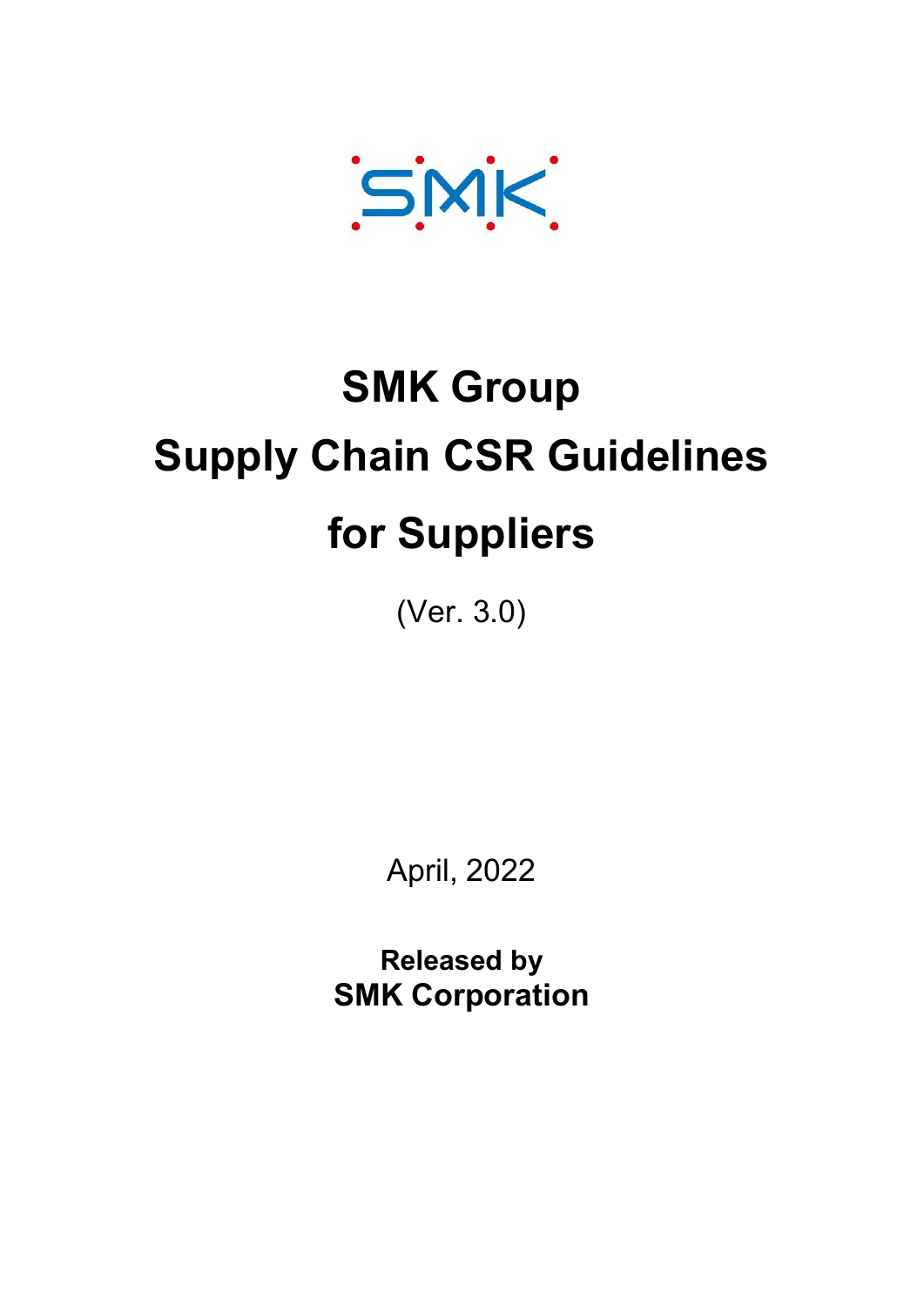# **Contents**

| (2) Basic Concept of Promotion ----------------------------------- 1 |  |
|----------------------------------------------------------------------|--|
| <b>SMK Philosophy</b>                                                |  |
| <b>SMK Action Guidelines</b>                                         |  |
| <b>SMK Group Charter for Corporate Behavior</b>                      |  |
| <b>SMK Group Code of Conduct</b>                                     |  |
|                                                                      |  |
|                                                                      |  |
|                                                                      |  |
|                                                                      |  |
| 13                                                                   |  |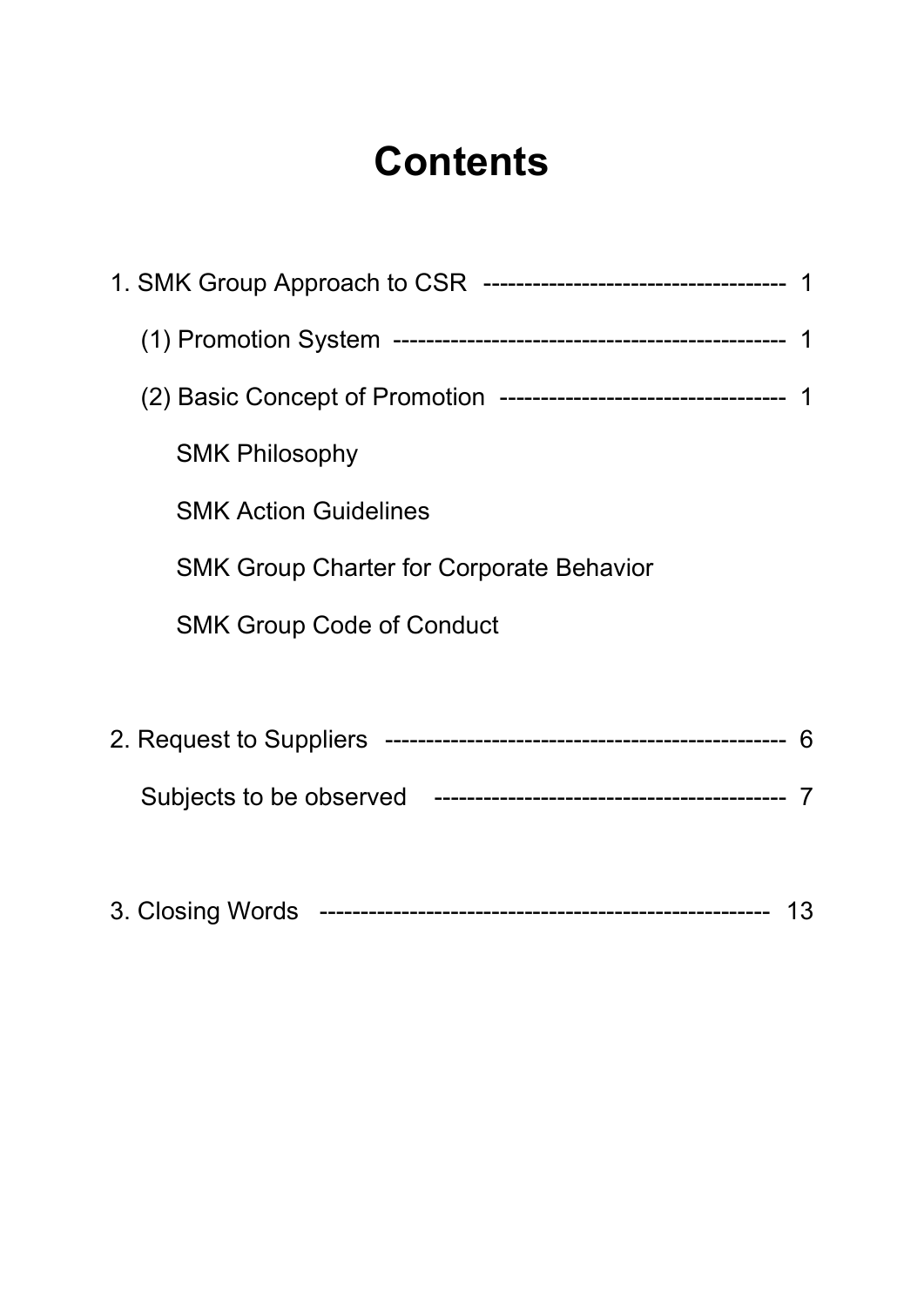# 1. SMK Group Approach to CSR

We are committed to fulfilling our responsibility to society as a good corporate citizen and to consistently strive to raise our corporate value. This is in an attempt to earn the solid trust of, and to build better relationships with, parties connected with our SMK Group (stakeholders such as customers, shareholders, investors, suppliers, local communities and employees) and enhance our current relationships with those parties.

#### (1) Promotion System

In March 2007, SMK Group inaugurated a "CSR Committee", directly controlled by the President, for the purpose of promoting and controlling all CSR activities for the entire SMK Group. The "CSR Committee" is comprised of 6 subcommittees for the purpose of promoting Group-wide activities conducted primarily by appointed members in cooperation with the related departments.

#### [Subcommittees]

- 1. Supply Chain CSR Working Group I
- 2. Supply Chain CSR Working Group II
- 3. Compliance Committee
- 4. Environmental Preservation Committee
- 5. Quality Improvement Committee
- 6. TN Administration Meeting for Works and Offices

Among these activities, risk management needs to be thorough, involving not only the SMK Group companies but also its suppliers, applying all relevant and applicable measures.

#### (2) Basic Concept of Promotion

"SMK Philosophy", "SMK Action Guidelines", "SMK Group Charter for Corporate Behavior" and "SMK Group Code of Conduct" are the foundation of all CSR promotional activities.

The SMK Group "SMK Philosophy" and "SMK Action Guidelines" describe the basic ideas for the behavior necessary to allow us to become a good corporate citizen by contributing to information society's progression and sustainability. This goal is attained in an across-the-board manner by the following "SMK Philosophy" and "SMK Action Guidelines."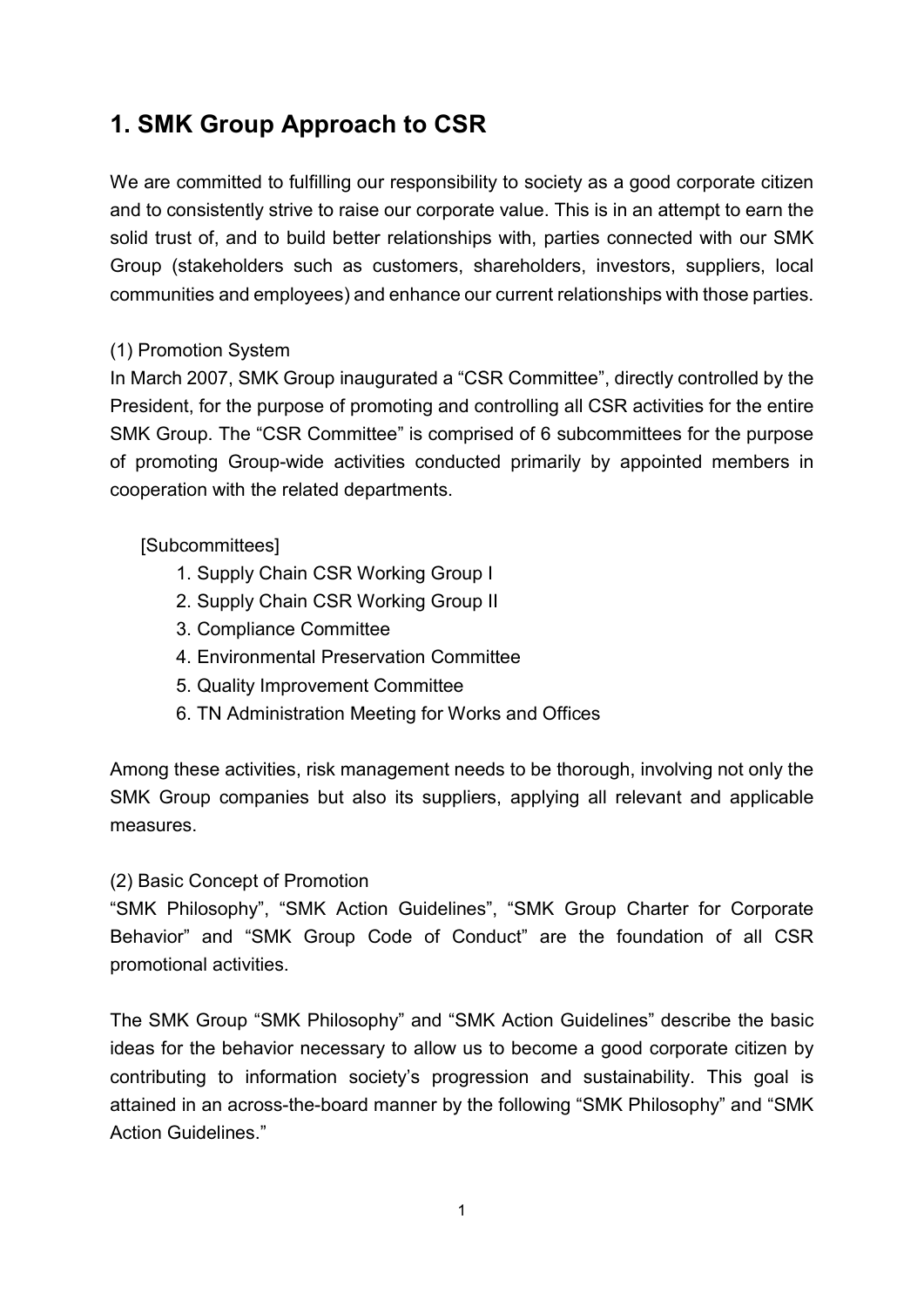# SMK Philosophy

SMK is committed to the advancement of mankind through development of the information society, by integrating its current technological strengths and creating advanced technology.

# SMK Action Guidelines

- 1. Contribute to society with pride and confidence.
- 2. Be customer-oriented, with zeal and sincerity.
- 3. Challenge courageously for higher goals without fear of failure.
- 4. Trust and respect each other for a brighter working atmosphere.
- 5. Keep an open mind, and view SMK from a global perspective.

The SMK Group Charter for Corporate Behavior comprises ten principles that function as guidelines for business enterprises' desired behavior as seen from the viewpoint of CSR.

# SMK Group Charter for Corporate Behavior

SMK Group, in addition to being an economic entity engaged in the creation of added value through fair competition, must be useful to society as a whole. For this reason, SMK Group will adhere to the following ten principles; respect human rights and follow the letter and spirit of all laws, whether domestic or foreign, and of international rules, and behave in a socially responsible manner.

- 1. For customers' confidence, we will develop and provide superior goods in terms of quality, cost, and safety through our accumulated advanced technology.
- 2. To be understood/supported by stakeholders such as customers, business partners, and shareholders, we will engage in fair, transparent, and free competition, under the spirit of independence, self-help, and self-regulation.
- 3. We will promote communication with society, by fairly disclosing corporate information, as an open enterprise in the advanced information network age. In addition, we will protect and properly manage personal and customer data and other types of information.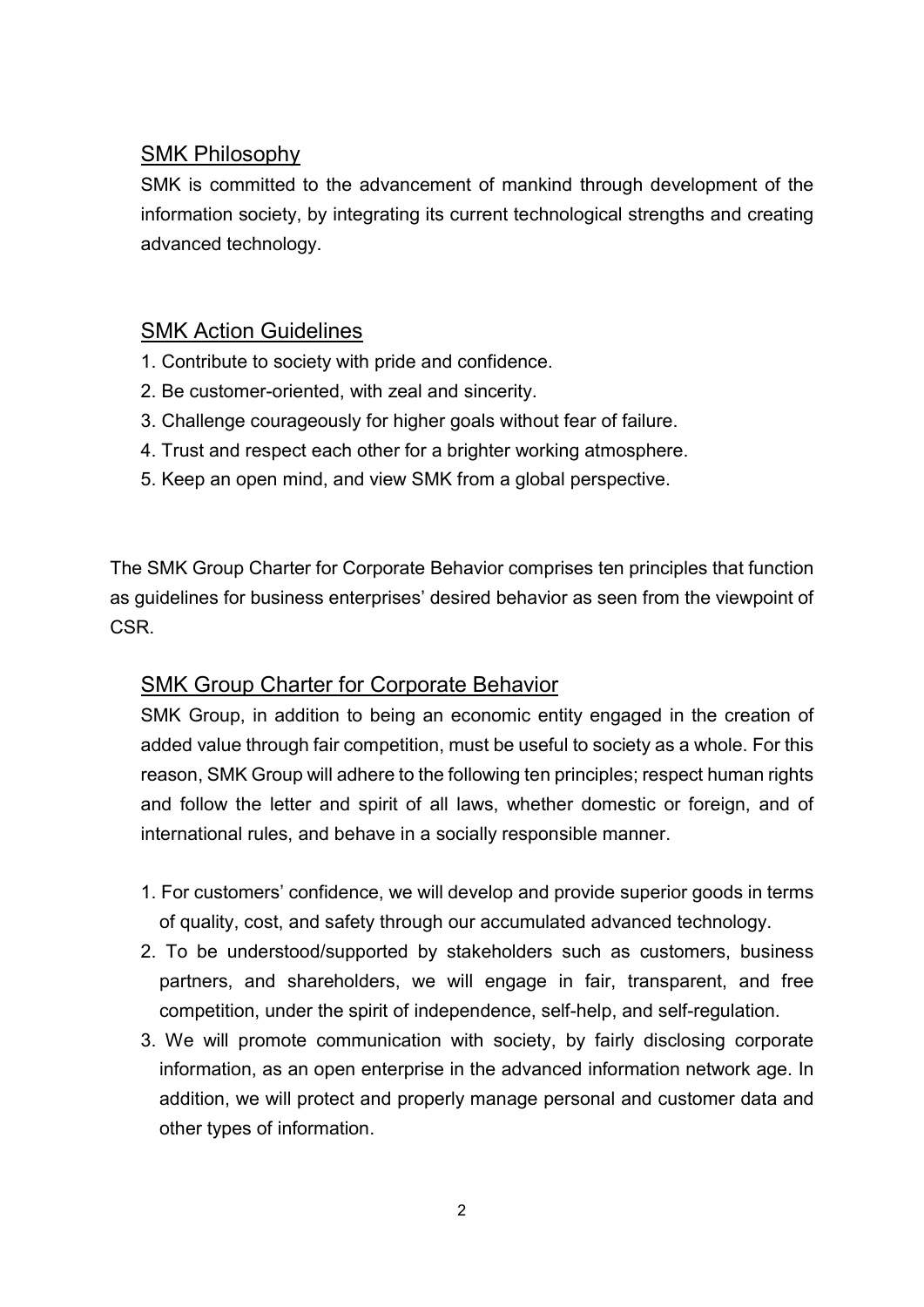- 4. We will take independent and positive action, fully recognizing the necessity of environment conservation.
- 5. We will strive to make it possible for employees to lead pleasant and enriched lives, by guaranteeing a comfortable and safe work environment and respecting our employees' dignity and individuality.
- 6. We will actively engage in social contribution activities as a good corporate citizen.
- 7. We will stand firm against anti-social forces and organizations that threaten the order and security of civil society.
- 8. In overseas operations, we will comply with the laws and regulations of the countries and regions, respect human rights and other international norms, and manage ourselves in a manner that contributes to local development.
- 9. To make the spirit of the Charter a reality, top executives will always listen to the voices within and outside SMK, take the lead in raising awareness of the Charter among all relevant Group members and to bring corporate systems into line with it, and endeavor to cultivate corporate ethics.
- 10. When the Charter is violated, top executives will take the initiative in resolving the problem, endeavoring to clarify its causes and prevent its recurrence, and take the necessary action. This includes precise explanation to the society and punishment for responsible persons, including themselves.

The SMK Group Code of Conduct specifically describes that every person in the SMK Group including Presidents must bear in mind at all times in order to earn the trust of our stakeholders as follows:

#### SMK Group Code of Conduct

- 1. General Provisions
	- 1) Purpose of this Code
	- 2) Scope of Application
- 2. Human Rights and Labor
	- 3) Prohibition of Forced Labor
	- 4) Prohibition of Child Labor
	- 5) Respect for Human Rights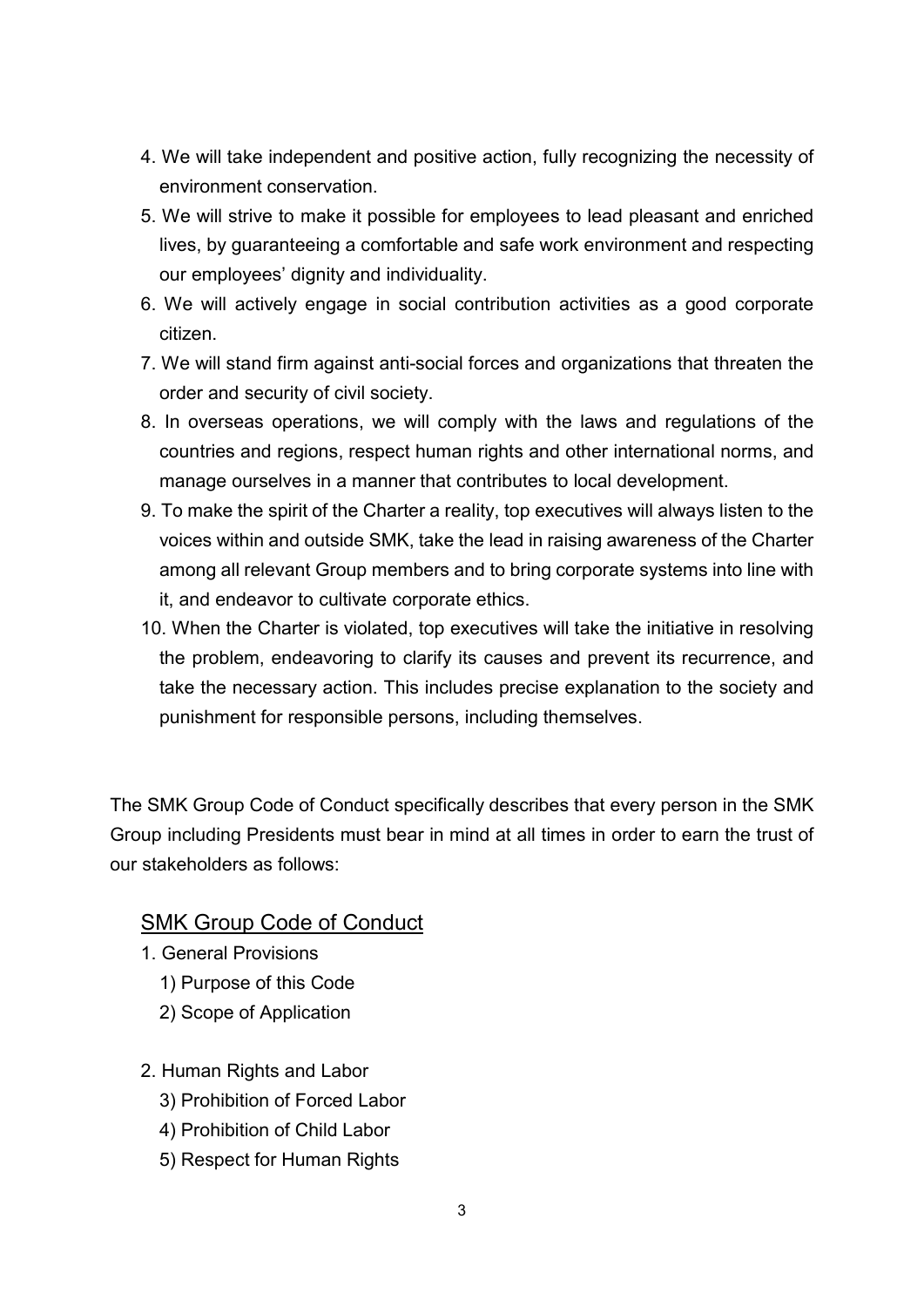- 6) Prohibition of Discriminations
- 7) Compliance with Employment Regulations
- 8) Working Hours and Wages
- 9) Freedom of Association
- 3. Health and Safety
	- 10) Safety Measures for Machinery
	- 11) Health and Safety in the Workplace
	- 12) Emergency Measures
	- 13) Considerations for Physically Burdensome Work
	- 14) Health and Safety in the Facilities
	- 15) Health Management
- 4. Environment
	- 16) Environmental Permits and Reports
	- 17) Minimization of Environmental Impact (drainage, sludge, exhaust, etc.) and Preservation of Water Resources and Biodiversity, etc.
	- 18) Reduction in Emission of Greenhouse Gases and Final Waste
	- 19) Management of Chemical Substances Contained in Products
	- 20) Environmental Protection Activities
- 5. Fair Trade and Ethics
	- 21) Compliance with Laws
	- 22) Establishment of Customer Confidence
	- 23) Fair Advertising and Public Relations
	- 24) Free and Fair Competition
	- 25) Protection of Intellectual Property Rights
	- 26) Fair Transactions with Suppliers of Materials and Services
	- 27) Entertainment and Gifts
	- 28) Improper Profit
	- 29) Donations and Limit of Political Donations
	- 30) Stand against Antisocial Forces
	- 31) Responsible Mineral Procurement
	- 32) Compliance with Laws Concerning Imports and Exports
	- 33) Disclosure of Management Information
	- 34) Prohibition of Insider Trading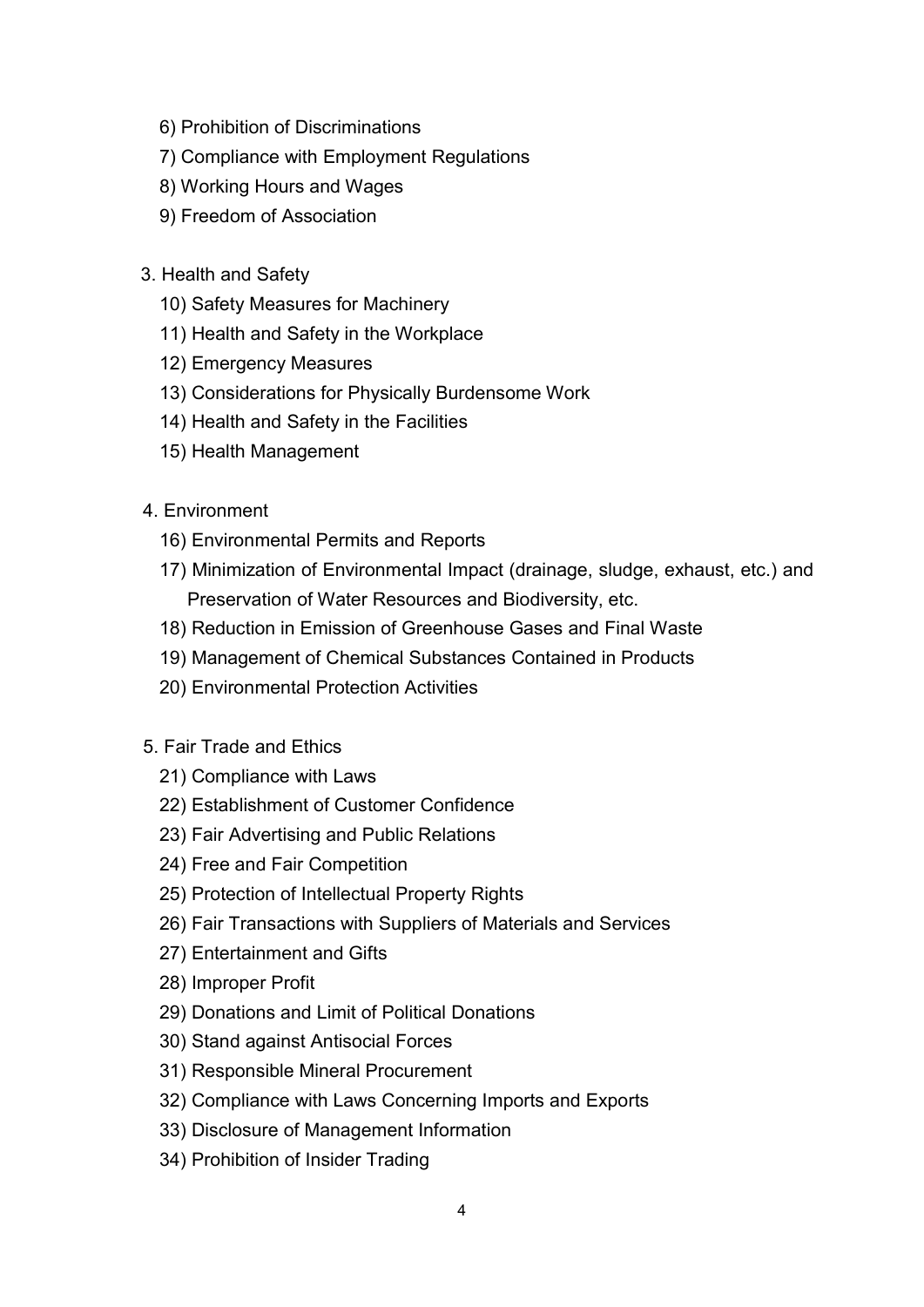- 35) Appropriate Accounting Procedures
- 36) Prohibition of Private Activity
- 367 Appropriate Use of Corporate Assets
- 6. Quality and Safety
	- 38) Product Safety and Quality Assurance
- 7. Information Control
	- 39) Control of Trade Secrets and Company Secrets
	- 40) Information Security
	- 41) Protection of Personal Information
- 8. Social Contribution 42) Social Contribution
- 9. SMK Ethics Helpline
	- 43) SMK Ethics Helpline
- 10. Supplementary Provisions
	- 44) Reference
	- 45) Improvement or Amendment of this Code of Conduct
	- 46) Penalty
	- 47) Submission of Pledge Card
	- 48) Enforcement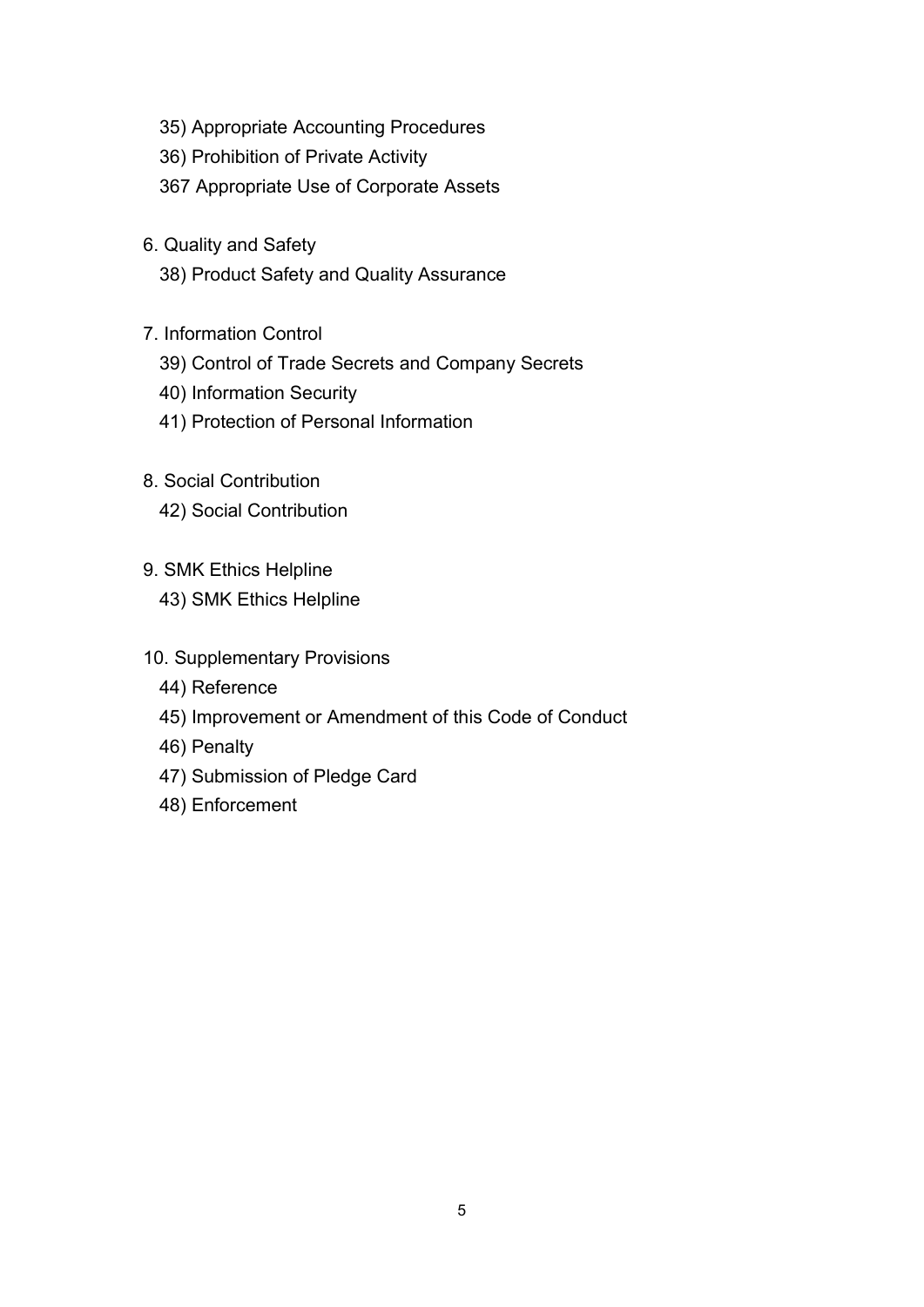# 2. Request to Suppliers

CSR is by nature a subject to be put into action voluntarily by each enterprise individually. For the SMK Group to successfully carry out CSR activities, promotion within our supply chain is imperative. Thus, our suppliers are requested to promote CSR in a manner identical to the SMK Group's approach.

In addition, the following describes subjects that we endeavor for our suppliers to address from the viewpoint of risk management. These subjects must be undertaken not only within our suppliers' own organizations but also within their own upper stream suppliers.

#### ◆Compliance

Business enterprises must conduct commercial activities in full compliance with related laws, ordinances, and corporate ethics. Although it is widely accepted that accepting responsibility for so-called compliance is a minimum requirement, thorough compliance is strongly urged.

#### ◆Management of material subjects

SMK Group has set material subjects that should be dealt with on a priority basis as follows:

- ・Human rights and labor
- ・Health and safety
- ・Environmental conservation
- ・Ethics and fair trading
- ・Product quality and safety
- ・Information security
- ・Management systems

SMK Group expects the following specific subjects to be observed by all supply chain parties on a priority basis. These specific subjects are based on the "Supply Chain CSR Promotion Guidebook'' as put forward by the Japan Electronics and Information Technology Industries Association (JEITA) and the RBA Code of Conduct established by the Responsible Business Alliance (RBA formerly EICC).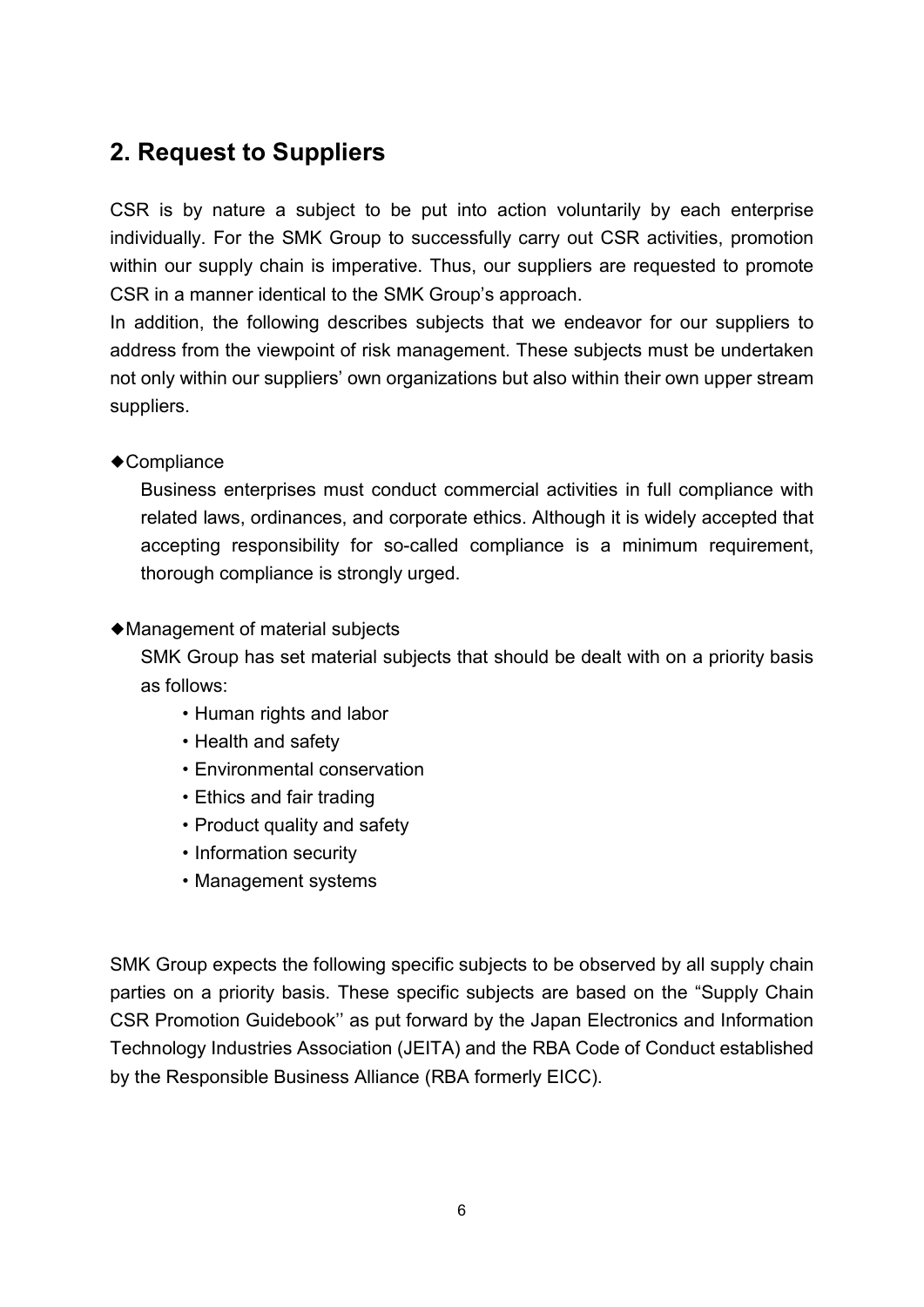#### [Subjects to be observed]

# 1. General Description of CSR

#### 1.1 Vigorous promotion of CSR activities

Suppliers shall recognize their own social responsibilities and vigorously promote CSR activities.

#### 1.2 Contribute to society and community

Suppliers shall practice proactive voluntary activities to contribute to the development of the global society and the local community.

# 2. Human Rights and Labor

#### 2.1 Employment based on free will

Suppliers shall employ employees on a voluntary basis, and not commit forced labor.

#### 2.2 Prohibition of child labor and consideration of young workers

Suppliers shall not employ children who are under the lowest labor age and not assign jobs that endanger the health and safety of younger workers to pursuant to the laws and regulations of each country.

#### 2.3 Working hours

Suppliers shall properly regulate employees' working hours/holidays/vacations so that they do not exceed the legal ceiling of that country or region.

#### 2.4 Wages and benefits

Suppliers shall comply with laws related to wages and benefits and not practice unfair deductions.

#### 2.5 Humane treatment

Suppliers shall not treat employees harshly and inhumanely, including various types of harassments such as sexual harassment or maltreatment, physical punishment, mental or physical coercion, or maltreatment by violent language.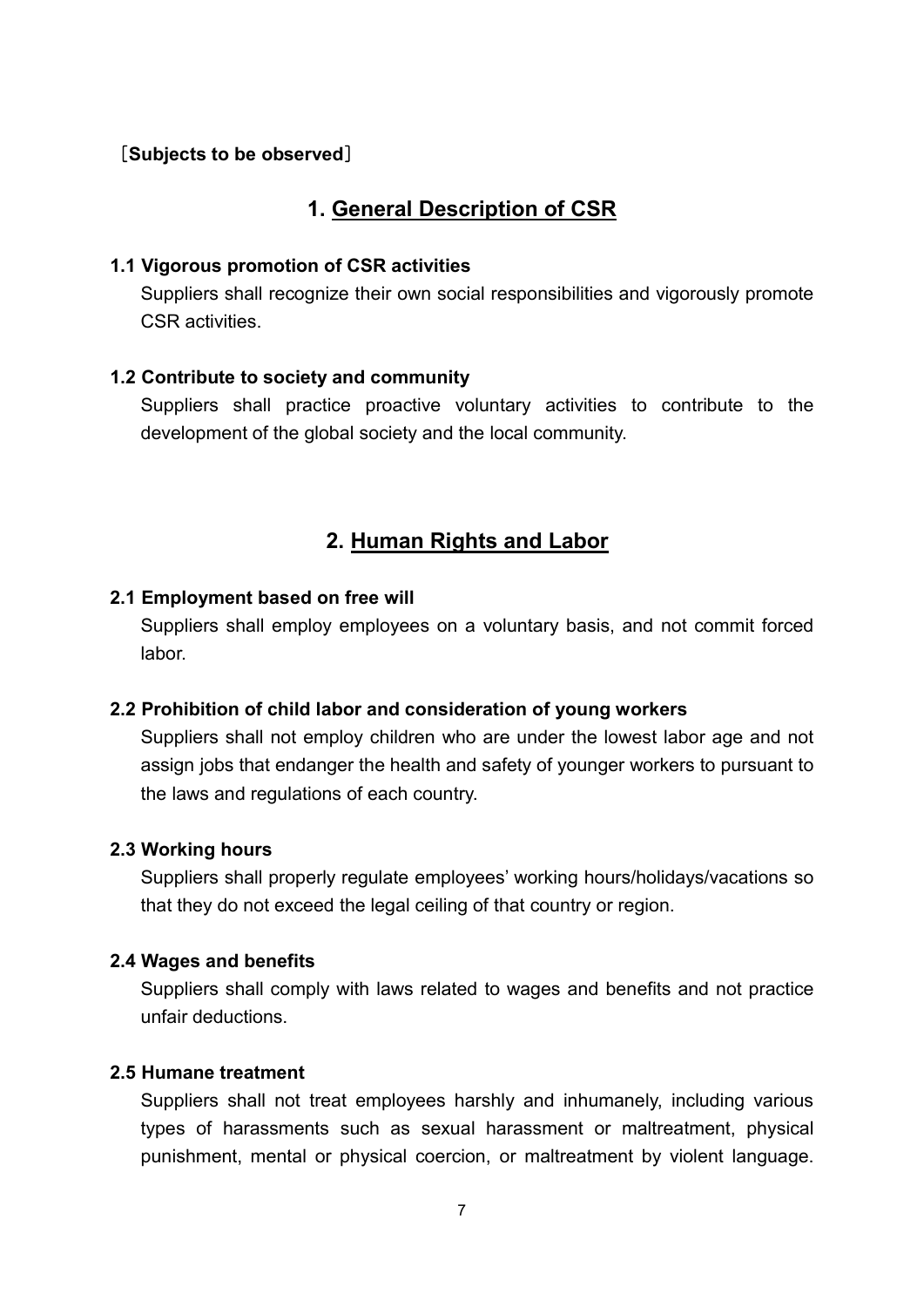Suppliers shall also clarify standards regarding disciplinary measures and notify employees of these standards.

#### 2.6 Removal of discrimination and harassment

Suppliers shall not discriminate and harassment against an applicant's place of birth, nationality, race, ethnic group, creed, religion, age, sex, pregnancy, disability, etc. during the process of job offering and hiring, and will endeavor to offer equal opportunity and fairness of treatment.

#### 2.7 Freedom of association

Suppliers shall enter into dialogue and discussion with employees and respect their rights to freedom of association in accordance with the laws of that country.

# 3. Health and Safety

#### 3.1 Safety in the workplace

Suppliers shall evaluate their own safety risks and ensure safety in the workplace with an appropriate design, technique, and control method.

#### 3.2 Prepare for emergencies and disasters

Suppliers shall prepare emergency response measures for possible disasters and accidents in order to protect human lives, and provide the employees with education and drill.

#### 3.3 Occupational injuries and illnesses

Suppliers shall identify the status of occupational injuries and illnesses in the workplace, and take appropriate measures.

#### 3.4 Hygiene in the workplace

Suppliers shall identify the conditions in the workplace relating to biological and chemical substances, and noise and odors, which are harmful to health, and take the appropriate measures to manage the health of employees.

#### 3.5 Care for physically demanding work

Suppliers shall identify physically demanding work, and investigate and control the situation appropriately to prevent work-related injury and illness.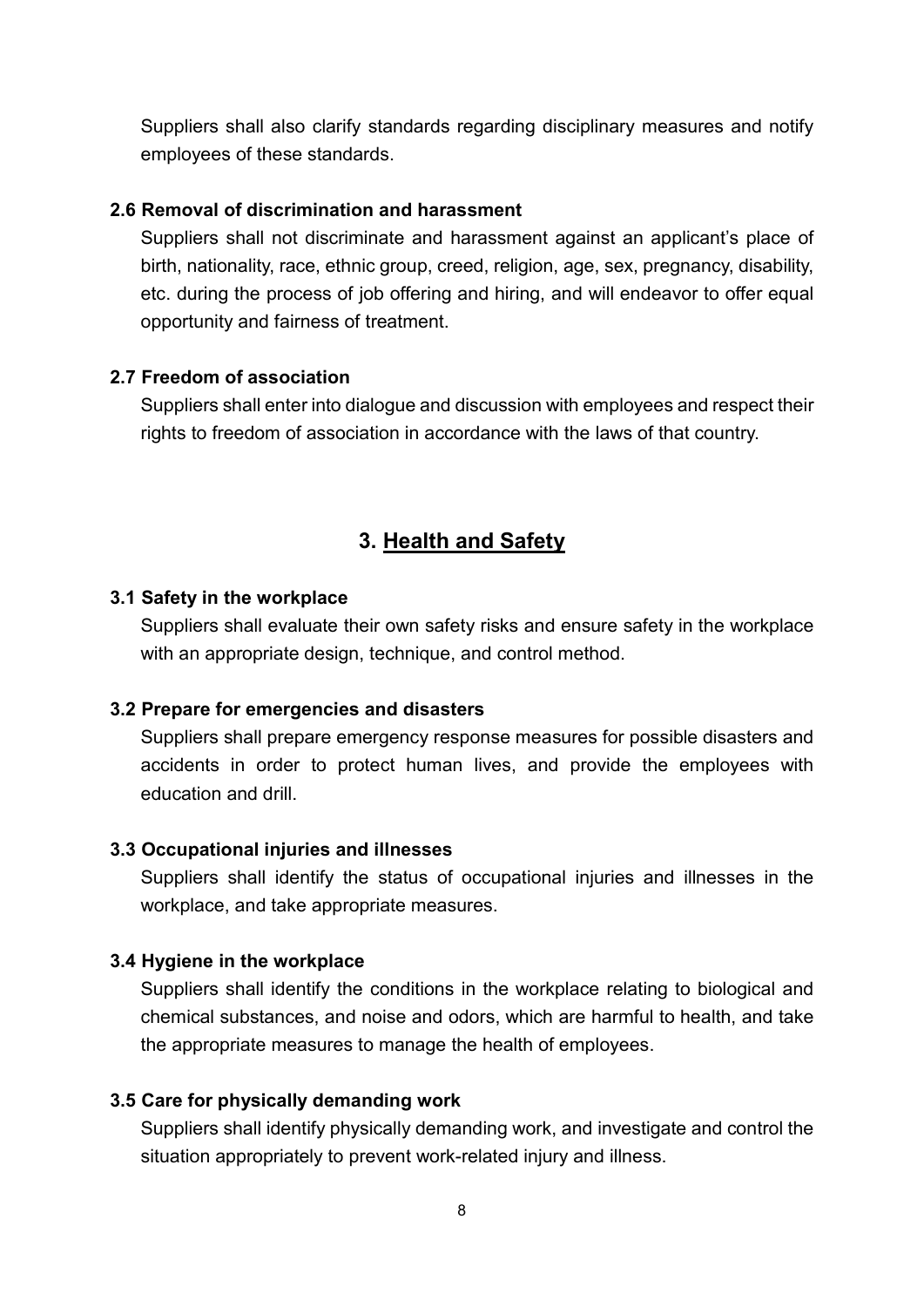#### 3.6 Safety measures for machinery use

Suppliers shall apply appropriate safety measures for equipment and instruments used in the workplace.

#### 3.7 Safety and hygiene in all company facilities

Suppliers shall maintain safety and hygiene appropriately in all company facilities where employees spend time (e.g. dormitory, canteen, restroom).

#### 3.8 Safety and hygiene communication

Suppliers shall provide easy-to-understand information, education and drill to employees concerning workplace safety and hygiene.

#### 4. Environmental Conservation

#### 4.1 Environmental permits and reports

Suppliers shall obtain and submit environmental permits, notifications and reports required by law, and comply with the applicable laws and regulations.

#### 4.2 Save resources and prevent contamination

Suppliers shall reduce waste and conserve all resources containing water and energy by improving work processes and by substituting, recycling and reusing raw materials.

#### 4.3 Hazardous substances

Suppliers shall identify chemical and other substances hazardous to humans or the environment and ensure that they control the safe handling, movement, storage, use, reuse and disposal of such substances.

#### 4.4 Waste

Suppliers shall identify waste that may occur in the course of working activities, and supervise and control them appropriately.

#### 4.5 Air pollution

Suppliers shall identify air pollution that may occur in the course of working activities, and supervise and control them appropriately.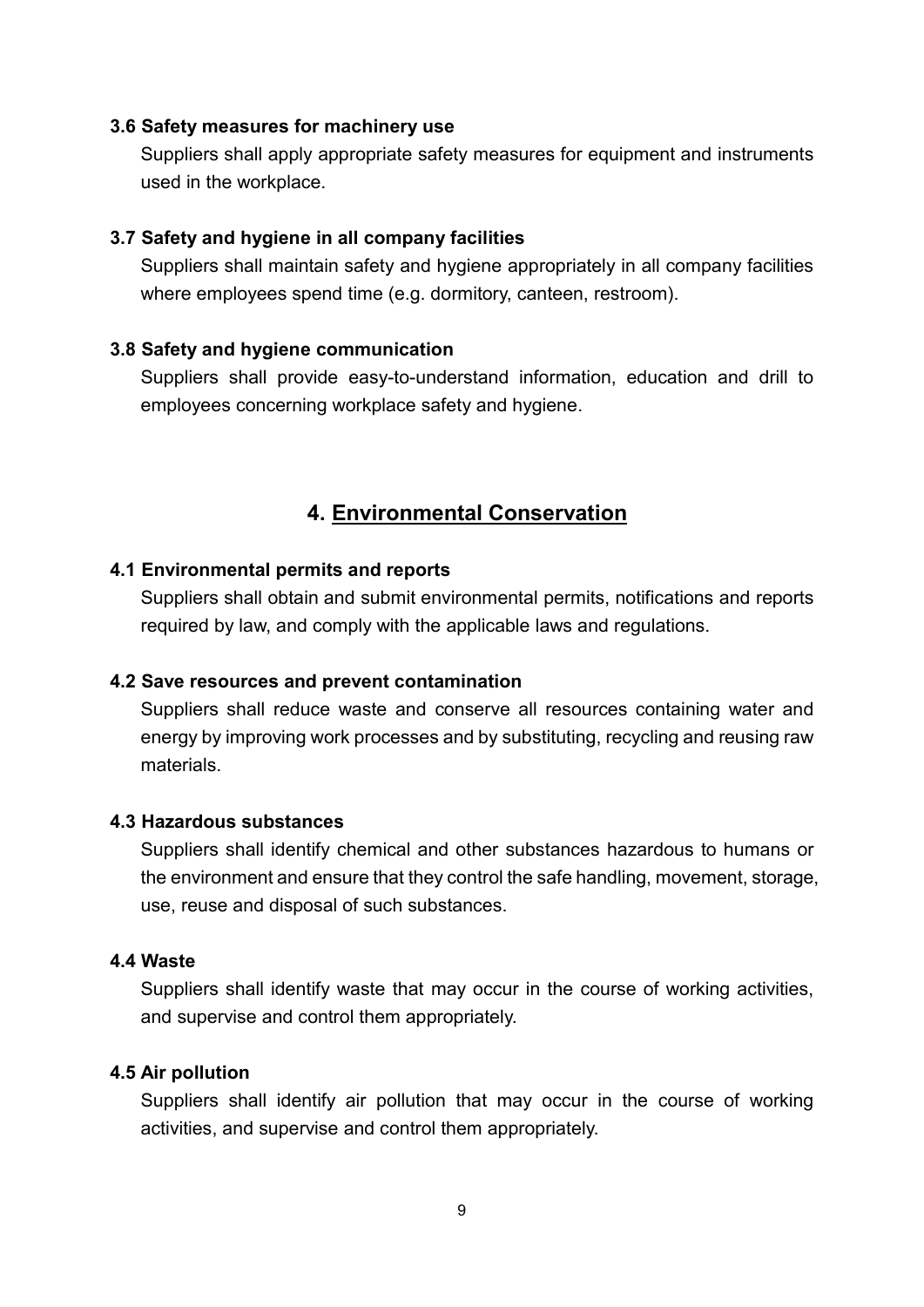#### 4.6 Restricted materials

Suppliers shall comply with the applicable laws and regulations relating to the prohibited use or restriction of certain substances in products and during manufacturing.

#### 4.7 Water management

Suppliers shall identify the use status of water and treat drainage appropriately.

#### 4.8 Energy consumption and emission of greenhouse gas

Suppliers shall appropriately record and control energy consumption and the emission of greenhouse gas, and try to reduce them by using effective methods.

#### 4.9 Environmental management

Suppliers shall establish and implement an environmental management system.

#### 4.10 Disclosure of environmental preservation activities

Suppliers shall disclose outcomes of environmental activities appropriately.

# 5. Ethics and Fair Trading

#### 5.1 Prohibit corruption and bribery

Suppliers shall maintain a sound and normal relationship in all business interactions without bribery and corruption.

5.2 Prohibit the offering and receiving of inappropriate profit and advantage

Suppliers shall not offer and/or receive inappropriate benefits to/from stakeholders.

#### 5.3 Disclose information

Suppliers shall accurately record all business dealings and disclose them with other information regarding business activities in accordance with applicable regulations and prevailing industry practices.

#### 5.4 Intellectual property rights

Suppliers shall not infringe upon others' intellectual property rights.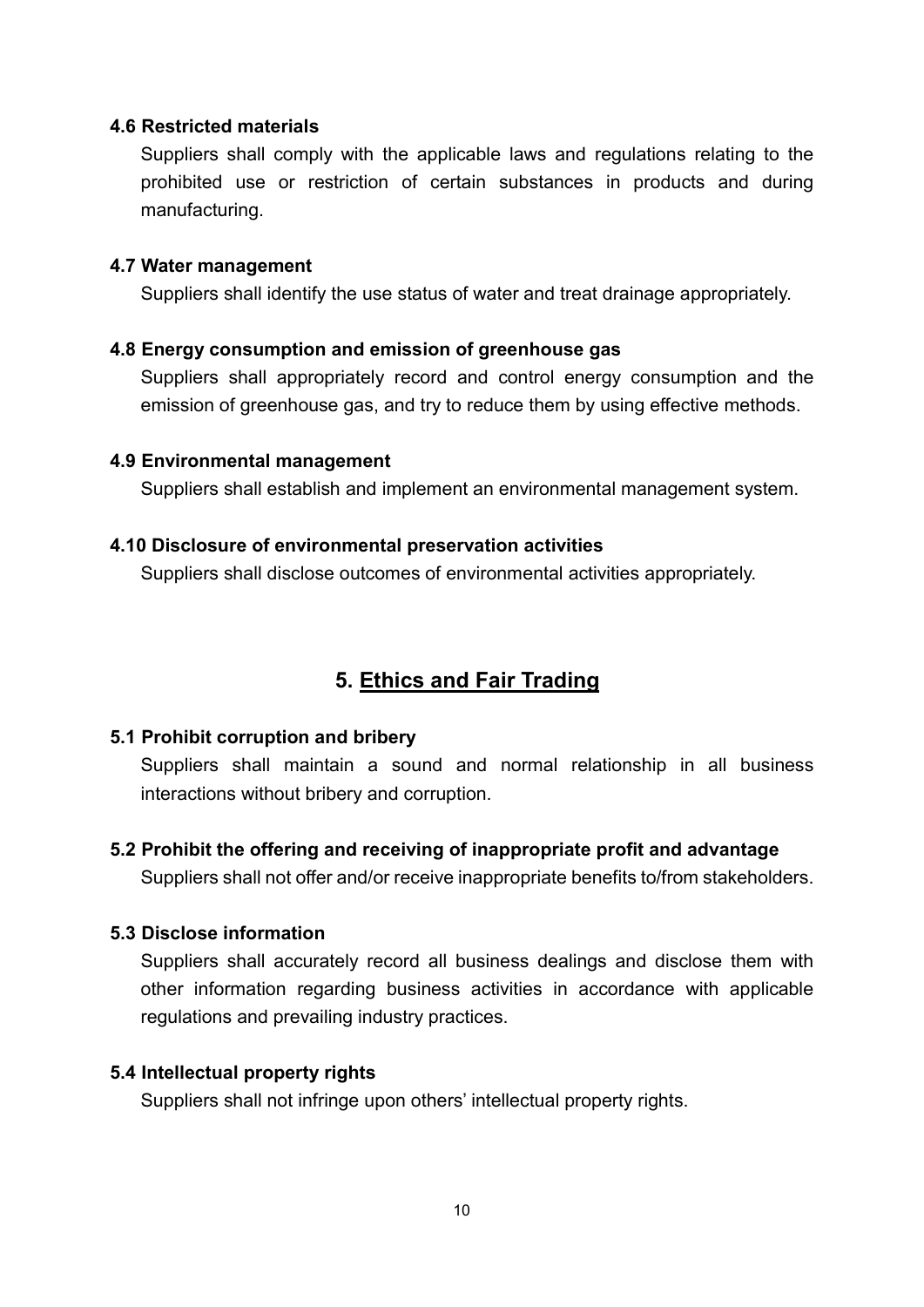#### 5.5 Fair business

Suppliers shall comply with the competition law of each country and region, and shall compete fairly, transparently and freely by not committing such an act that abuses the improper restriction of trade or a dominant bargaining position such as private monopoly, cartels, and collusion.

#### 5.6 Use appropriate export procedures

Suppliers shall streamline the clear-cut control system and execute proper export procedures regarding exports of technologies and goods defined by laws and regulations.

#### 5.7 Responsible sourcing of materials

Suppliers shall investigate the origin and distribution processes of minerals and avoid sourcing resources that may cause human rights violations by excavating illicit resources in conflict areas. It shall also disclose its investigation methods if necessary.

#### 5.8 Prevent and promptly detect injustice and protect informants

Suppliers shall provide an internal reporting system to prevent and promptly detect injustice, and maintain and protect the anonymity of informants.

# 6. Product Quality and Safety

#### 6.1 Ensure product safety

Suppliers shall satisfy safety standards defined by the applicable laws and regulations by each country, for products that they develop or design.

#### 6.2 Provide accurate information on products and services

Suppliers shall provide accurate information on products and services to consumers and customers.

#### 6.3 Quality management system

Suppliers shall establish and implement a quality management system.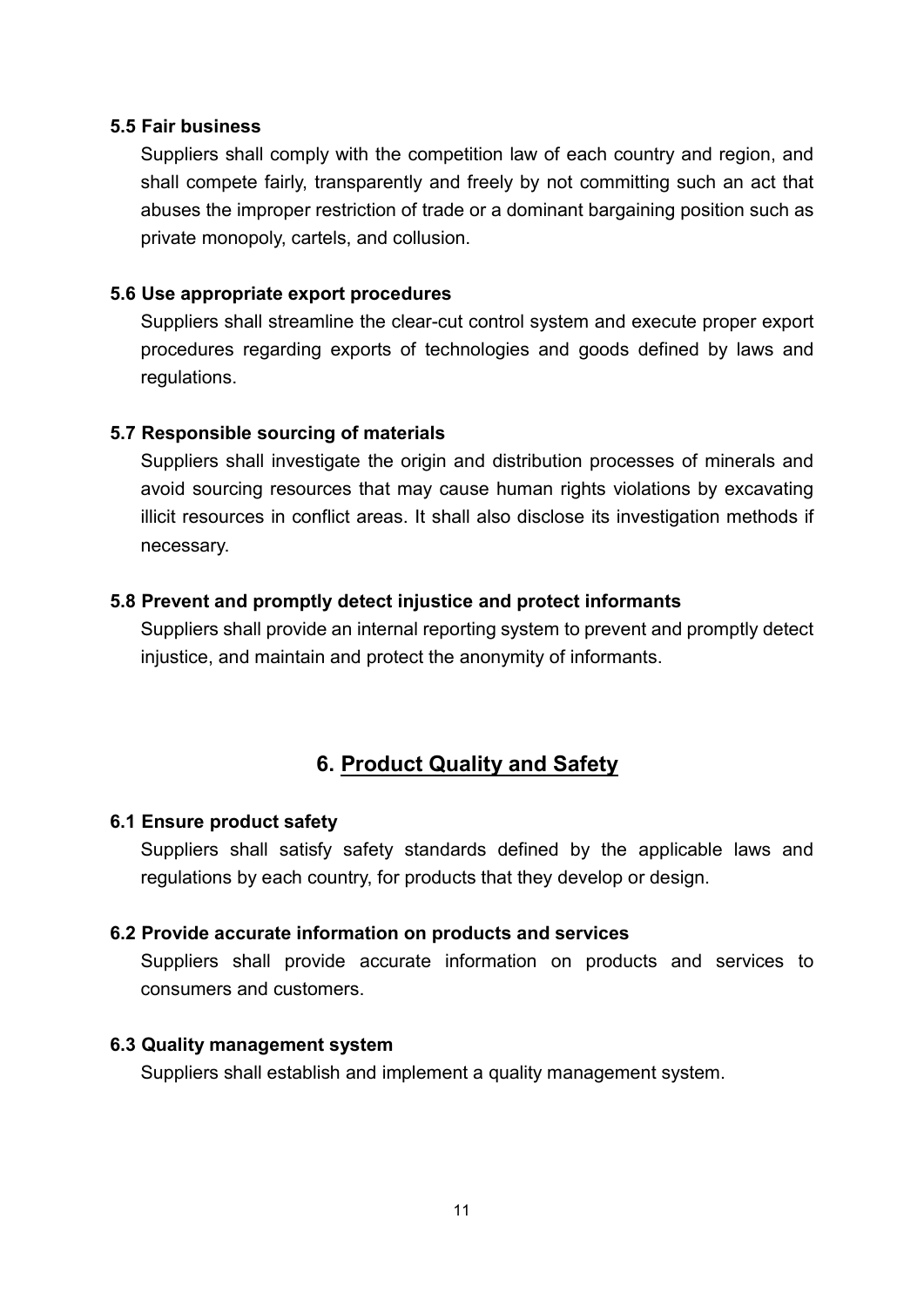# 7. Information Security

#### 7.1 Protect personal information

Suppliers shall respect the privacy of persons concerned and comply with laws and regulations when acquiring, managing and using personal information.

#### 7.2 Prevent the leakage of customer and third-party confidential information

Suppliers shall control and protect confidential information acquired from customers and third parties.

#### 7.3 Secure computer networks against threats

Suppliers shall take protection against threats on the computer network, and to prevent damages to their company and others.

# 8. Management systems

#### 8.1 Corporate commitment

Executive Management shall determine policy relating to the company's social and environmental responsibility and clarify that the company is continuously promoting compliance.

#### 8.2 Administrator

Suppliers shall designate an administrator of the management system and define its responsibility for developing the management system and putting it into practice. The administrator shall also periodically review and evaluate the execution status of the management system.

#### 8.3 Understanding laws and customer requirements

Supplier shall continuously acquire information about the applicable laws and regulations and customer demands, and appropriately streamline processes to comply with them.

#### 8.4 Risk evaluation and management

Suppliers shall identify risks relating to observance of laws and regulations, the environment, safety and hygiene, working practices, and ethics, and appropriately implement and maintain internal control in accordance with the level of each risk.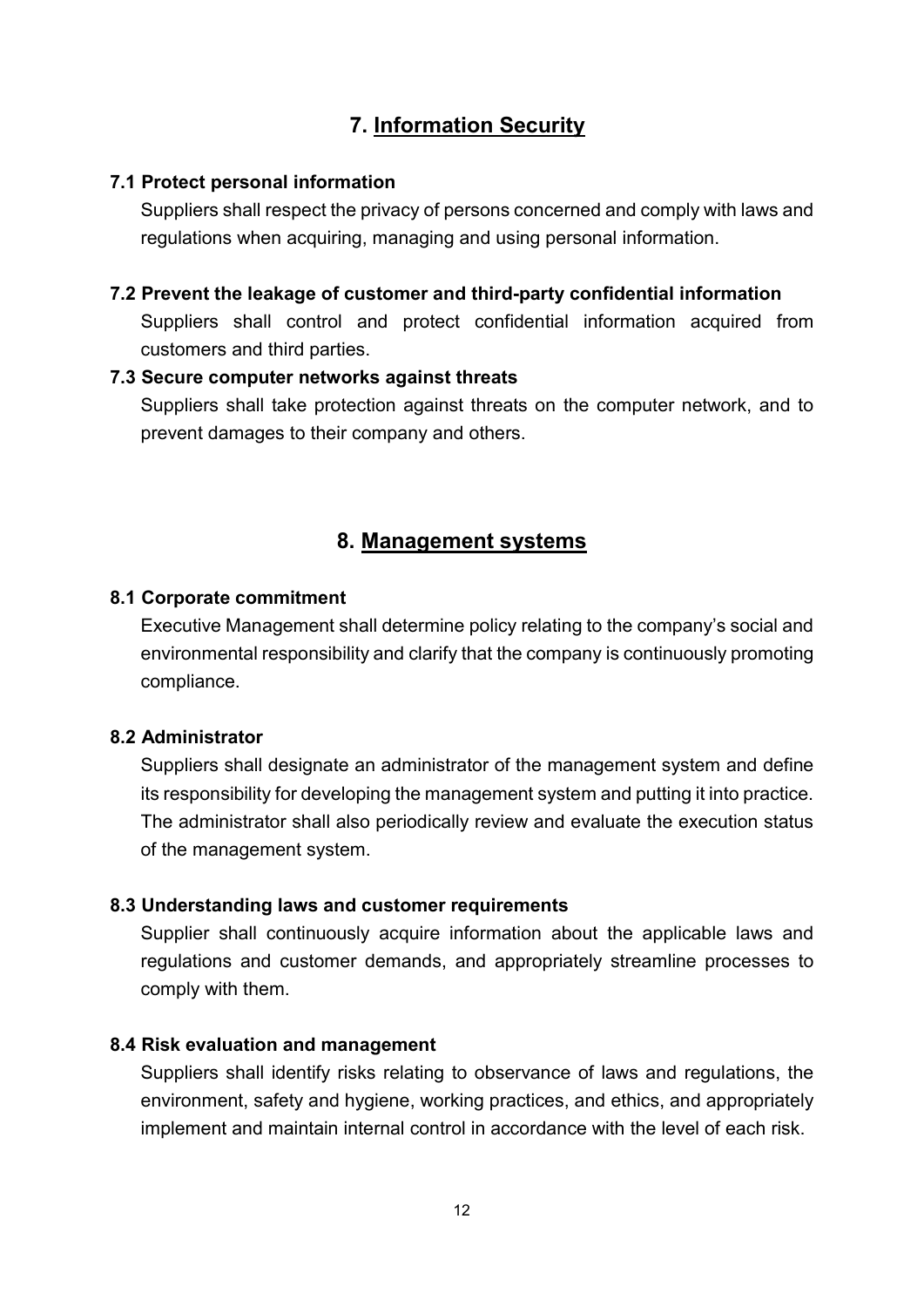#### 8.5 Objectives and plans

Suppliers shall draw up objectives and plans based on their own policy relating to social and environmental responsibility, and periodically review and update the progress.

#### 8.6 Education

Suppliers shall provide employees with an education so that employees comply with the applicable legal and regulatory requirements.

#### 8.7 Communication

Suppliers shall clearly and accurately communicate their own policies, measures, expectations and results to employees, suppliers and customers.

#### 8.8 Employees' participation

Suppliers shall confirm the level of understanding among employees of activities based on their own policies, and continuously make and foster improvements based on feedback and violation warnings from employees by means of effective and safe grievance mechanism.

#### 8.9 Audits and evaluations

Suppliers shall periodically make self-evaluations to ensure conformity to legal and regulatory requirements, content of these guidelines, and customer requests related to social and environmental responsibility.

#### 8.10 Corrections

Suppliers shall define a process for timely correction of detected weaknesses and deficiencies.

#### 8.11 Documents and records

Suppliers shall create and appropriately manage documents and records that prove compliance with legal and regulatory requirements.

#### 8.12 Supplier responsibility

Suppliers shall communicate the requirements of these guidelines to their own suppliers and demand their compliance with these guidelines.